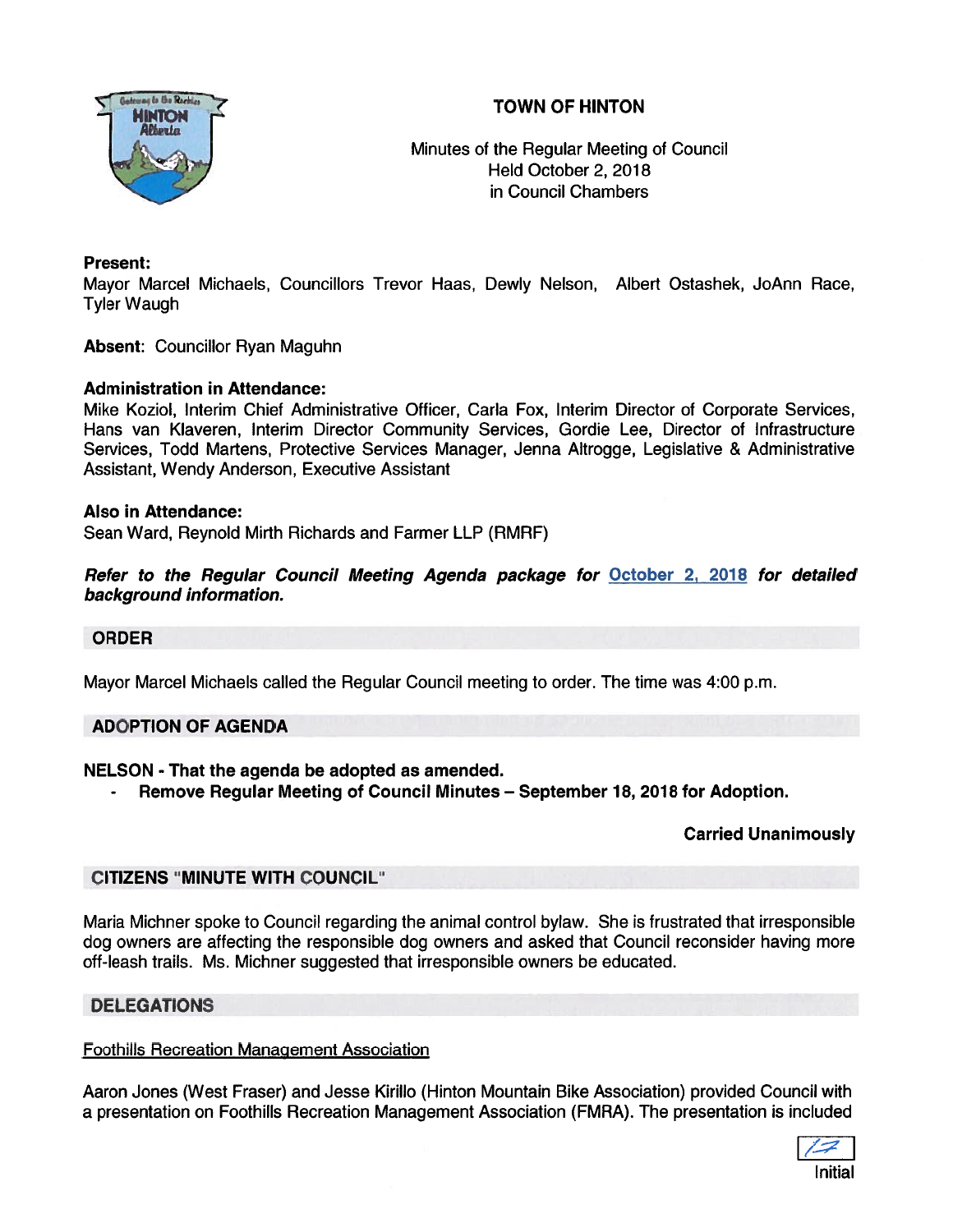Town of Hinton Regular Meeting of Council Minutes-October 2, 2018 Page | 2

> in the October 2, <sup>2018</sup> agenda package. Currently FRMA has \$300,000 funding available through West Fraser and is investigating the BighornTrail Initiative which will provide many opportunities for trail use such as tourism, potential shuttling, new parking and camping areas. Mr. Jones is requesting the Town of Hinton increase their 2019 funding from \$20,000 to \$40,000.

# Citizen Engagement Survey

Carla Fox, Interim Director of Corporate Services, and Jenna Altrogge, Legislative & Administrative Assistant, provided Council with <sup>a</sup> brief presentation on the Citizen Engagement Survey. The online budget tool was viewed.

## ACTION ITEMS

## 1. Cannabis Consumption Bylaw No. 1125

OSTASHEK - That section 4.8 be amended to read: Notwithstanding that the graphic symbol in section 4.4 depicts Cannabis, it shall be deemed to include <sup>a</sup> reference to lit cannabis and any other such product and any other cannabis equipment.

Carried Unanimously

HAAS - That Council <sup>g</sup>ive Third reading to Cannabis Consumption Bylaw #1125 as amended. Carried Unanimously

## 2. Animal Control Bylaw No. 1122

HAAS - That Council <sup>g</sup>ive Third reading to Animal Control Bylaw No. <sup>1122</sup> as presented. Carried Unanimously

RACE - That two information sessions be held regarding the Animal Control bylaw #1122 prior to the end of December 2018.

> Defeated 1-5 For: Race Against: Haas, Waugh, Michaels, Ostashek, Nelson

### 3. Hinton Housing Strategy Update and Grant Funding Initiatives

OSTASHEK - That Council direct Administration to apply for gran<sup>t</sup> funding that will suppor<sup>t</sup> development of social and affordable housing on the privately-owned lands that the Town of Hinton has recently Offered to Purchase.

Carried Unanimously

#### 4. Authorization of Debenture Bylaw No. 1127

WAUGH - That Council <sup>g</sup>ives First reading of Authorization of Debenture Bylaw #1127 as presented.

Carried Unanimously

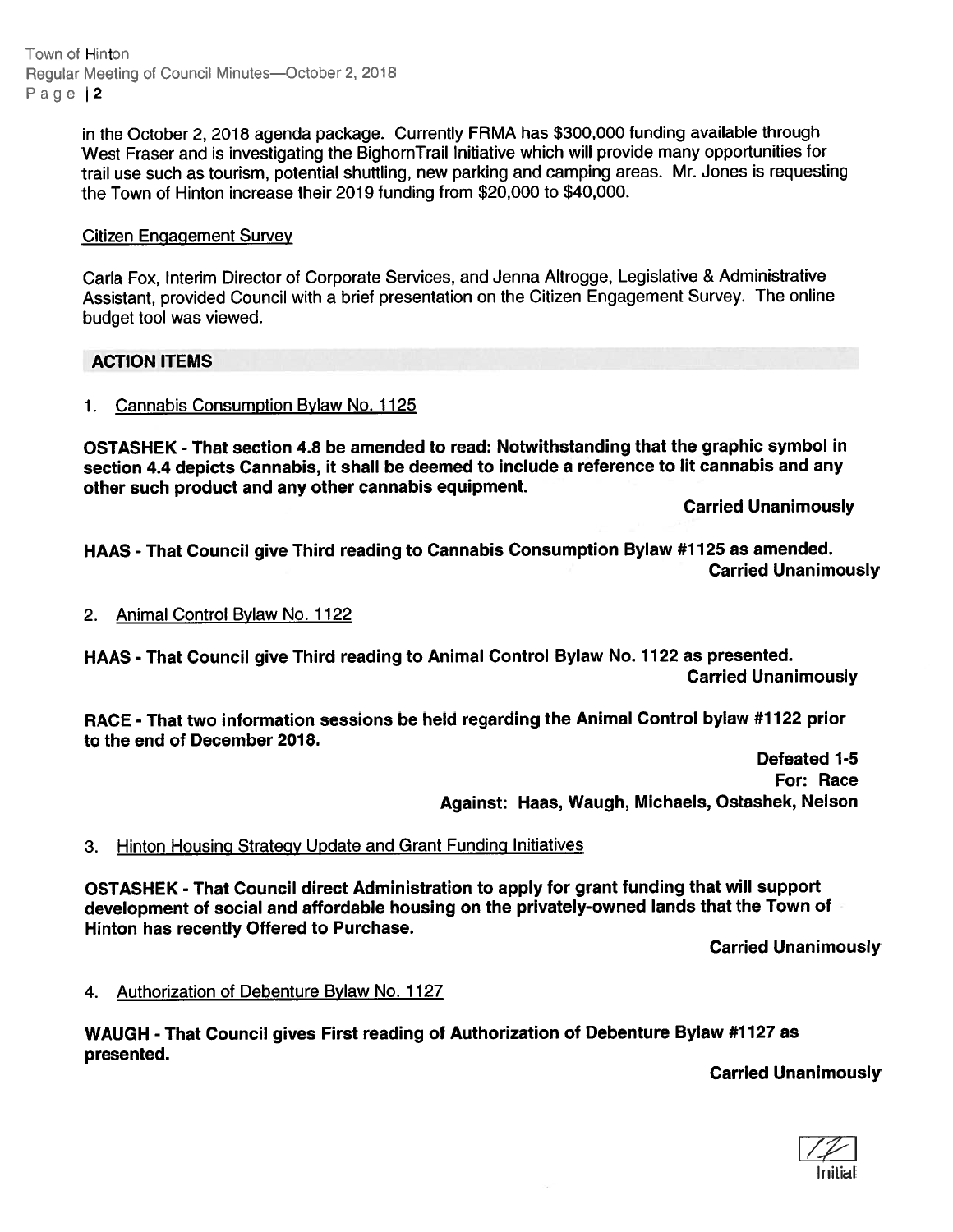### INFORMATION ITEMS

1. Proclamation of World Cerebral Palsy Day

Mayor Michaels read the Proclamation of World Cerebral Palsy Day before Council.

2. Council Information Packages #1 and #2 for October 2, 2018

# HAAS - That Council Information Packages #1 and #2 October 2, 2018 be accepted for information.

## Carried Unanimously

# REPORTS FROM MAYOR, COUNCIL, CHIEF ADMINISTRATIVE OFFICER

1. Council Updates (Training, Conferences, Committees, Community Events)

Councillors reported on the various committees, meetings, and activities they attended since the last Regular Council meeting and what they plan on attending in the coming weeks.

## 2. !nterim Chief Administrative Officer Report

Mike Koziol, Interim Chief Administrative Officer, and council discussed the Hinton Recreation Centre — Action Steps Moving Forward draft agenda. It was determined that the agenda will be sent out as originally presented.

#### 3. Administrative Inguiries

There were no Administrative Inquiries.

#### NOTICES OF MOTION

NELSON - That all action and spending in regards to the new Recreation Centre development be postponed until the time at which we have <sup>a</sup> permanen<sup>t</sup> CAO or it is determined by Council that we have the capacity within the organization to suppor<sup>t</sup> the development of this project.

### IN CAMERA

#### NELSON - That the Regular Meeting of Council move In Camera.

Carried Unanimously

The time was 5:45 p.m. T. Martens, H. van Klaveren and J. Altrogge left the meeting. Sean Ward, RMRF, joined the meeting to discuss Town of Hinton — Waterline Contract.

## Waugh - That the Regular Meeting of Council move out of In Camera.

#### Carried Unanimously

The time was 6:20 p.m.